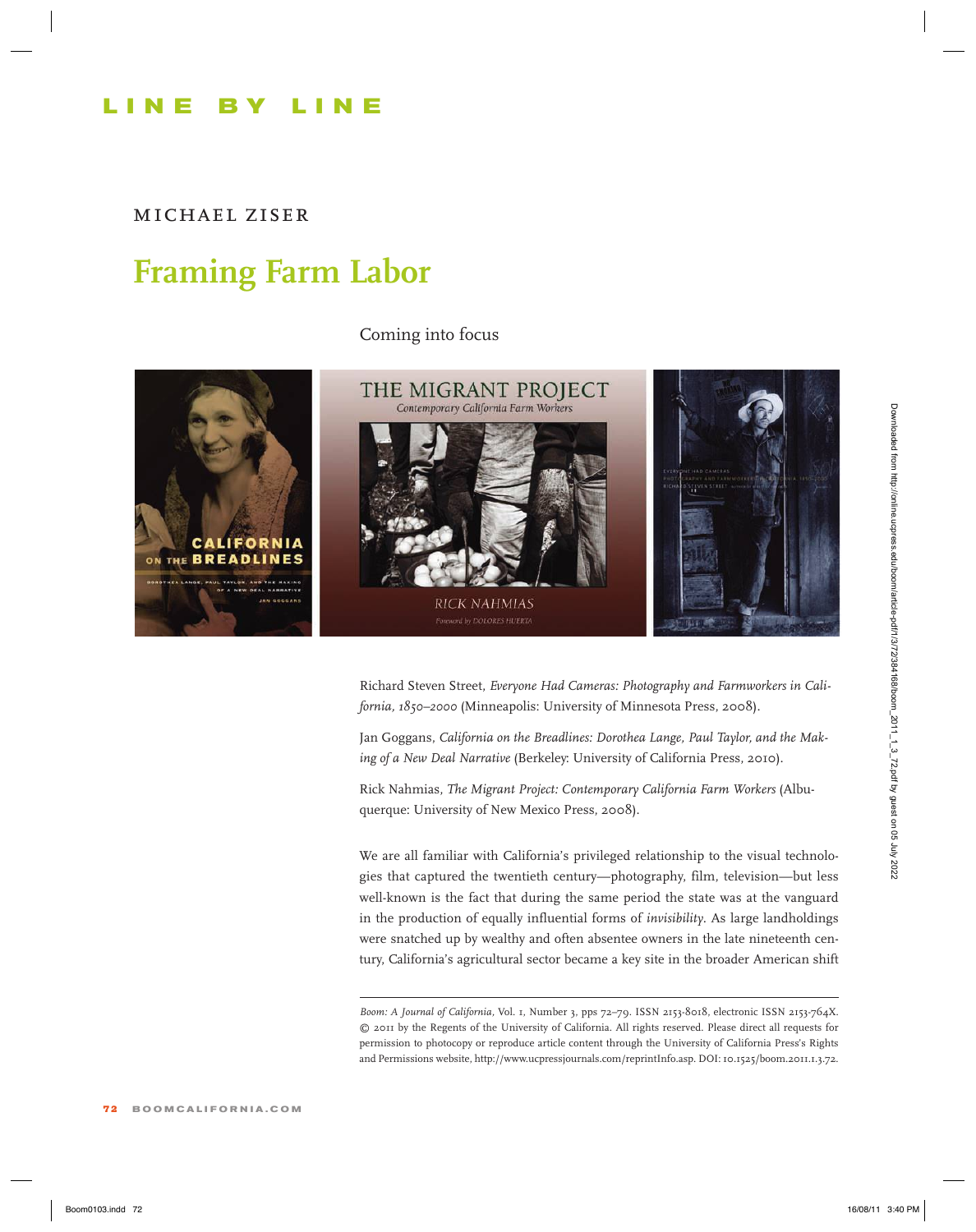from reliance on relatively small resident farmers to the post-Civil War reconfiguration of farmwork into a form of wage labor paid by distant corporate owners of land and equipment. The corporate ownership/wage labor model has come to dominate our agricultural landscape so thoroughly that most middle-class Californians today have no personal experience of agricultural labor, regarding it (if at all) as something outdated and alien. Indeed, farmwork is now largely performed *by* "aliens," migrants from Mexico and Central America who speak languages other than English and carry Latino cultural traditions.

Chronically impoverished, politically disenfranchised, and largely excluded from the dominant culture, California fieldworkers in the nineteenth and twentieth centuries historically hailing from China, the Philippines, India, and Japan, as well as Latin America—found themselves in the curious position of living and laboring unseen at the very epicenter of what another immigrant, Theodor Adorno, famously described as "the culture industry." In the unprecedented concentration of technological and human resources dedicated to producing and distributing visual images, there was a powerful tension between farmworkers' material presence and their social absence. Still photography, which emerged just as California agriculture was getting established, was particularly well-suited to capturing this paradox, and the long, mostly underground tradition of photojournalism in California's agricultural interior is a prime study in the relationship between politics and aesthetics. Book wakes the interleventation of the theorem. The interlevent is interlevent in the total and the strength of the strength in the strength of the strength of the strength of the strength of the strength of the strength

The three books reviewed here all focus on the centuryplus tradition of documentary and artistic photography centered on farm labor to explore its role in the history of professed American ideals like shared economic prosperity and the democratic mediation of cultural difference. Richard Steven Street's *Everyone Had Cameras* is a historically comprehensive survey of visual records of farmworkers over the past 150 years; Jan Goggans's *California on the Breadlines* pursues a narrower and deeper engagement with the most effective photojournalist in that tradition, Dorothea Lange, and her economist husband, Paul Taylor; and Rick Nahmias's *The Migrant Project* exemplifies the ongoing personal and political value of taking a camera out among the furrows.

**S**treet's *Everyone Had Cameras* is the comprehensive history of the subject, and it is difficult to imagine

it ever being superseded. Street has devoted more than thirty years to the history and continued chronicling of farmworkers in California, and his long immersion in the subject shows in the astonishing level of historical detail and analytical good judgment he brings to this crowning work. Richly illustrated with 149 photos, Street's book spans the entire post-contact history of California. Opening with a discussion of Spanish painters such as Padre Ignacio Tirsch and José Cardero, who recorded distant images of native Californian field hands laboring at coastal missions in the mid-1700s, Street moves on to the drawings produced by American military artists from the 1830s forward. Those panoramic images are geographic and documentary in intent, aiming to inform distant audiences of the geology, people, and agricultural practices of what was then an isolated outpost of European civilization. When photography first came to California, its application was limited to portraiture by the heaviness and delicacy of the equipment and the long exposure times required. During this period, Euro-American (and occasionally Native Californian) farmworkers on trips into town sat for their portraits in one of the studios to be found in every city of size, purchasing prints in the form of small *cartes de visite* or slightly larger cabinet cards.

As technological changes allowed the camera to move outdoors, California landscapes began to appear in the works of entrepreneurs who took the images on touring exhibitions through the United States and also in the collections of wealthy landowners who commissioned a photographic record of their holdings. Among the most significant of these patronage relationships was the one between Jonathan Bixby, a wealthy landowner with land in Los Angeles, Orange, and Monterey counties, and William Godfrey, a stereographer from the then-tiny town of Los Angeles. In 1872 Bixby invited Godfrey to document his Los Cerritos Ranch (near present-day Long Beach), and the stereographs of the land he produced, featuring Chinese and Mexican ranch-hands, are some of the earliest *in situ* photographic records of farm labor in California.

The pattern of commissioned work combined with retail stereograph sales persisted through the latter third of the century with Eadweard Muybridge, the technical master and colorful pioneer of moving-image technology. Like Godfrey, Muybridge did not limit his photography to white subjects, taking many neutral and even sympathetic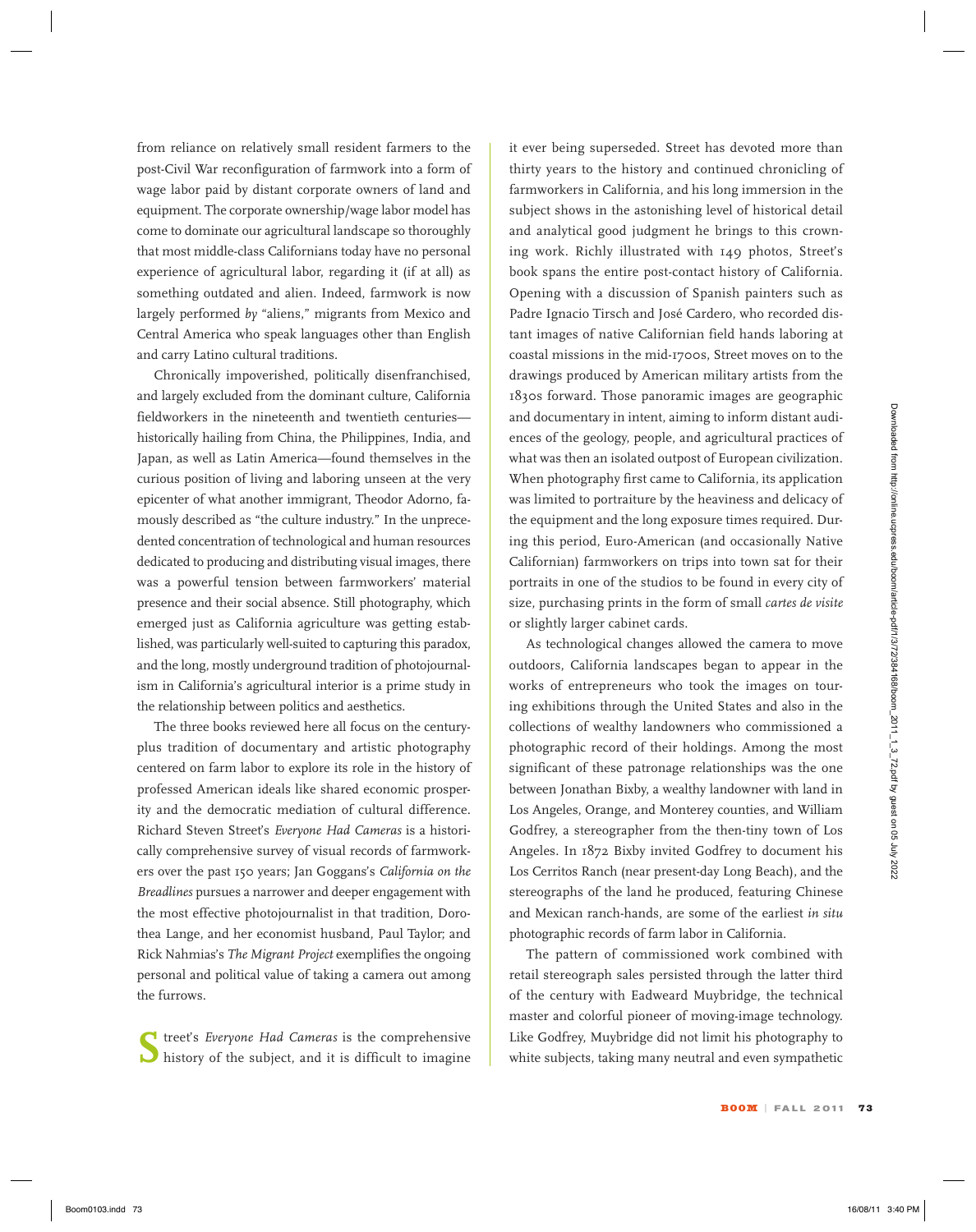

"Migratory Mexican field worker's home on the edge of a frozen pea field. Imperial Valley, California" by Dorothea Lange, 1937.

images of the mostly Chinese field hands who brought in the grape harvest at Buena Vista, the massive and storied Sonoma vineyard of Agoston Haraszthy. In the 1880s, photographer Carleton Watkins was drawn into the infamous Lux v. Haggin irrigation dispute when he was hired by the attorney for Miller and Lux, Hall McAllister, to document the Kern River and its associated sloughs. Watkins later returned to Kern County, where he advertised his services to local farmers who wanted images of their operations. His photos from this commercial tour, which number over 750, contained many images of the Chinese and Mexican workforce, and his negatives were printed and perhaps also captioned by his Chinese American colleague, Ah Fue, in a San Francisco studio. Godfrey, Muybridge, and Watkins never intended anything in the way of an overt political statement by such inclusions, but in retrospect the mere presence of these poor and nonwhite faces is of great significance, given the rise of anti-Chinese sentiment and the resulting systematic exclusion of the Chinese from California society and from much of the historical record of the late nineteenth century.

Photographers became more firmly allied with the perspectives of big growers and their marketing associations as commercial demand for their work grew alongside the expanding national markets for California produce and the accompanying advances in printing and packaging technology. The major images from 1890 to 1910 tended to

be promotional rather than documentary, and they downplayed the social questions associated with the modern farm economy. Instead of an exposé of conditions in the raisinpacking sheds, for example, we see the carefully managed image of Lorraine Collett, a packer who became the face of Sun-Maid raisins. Mexican workers, who by the 1910s had largely replaced the legally excluded Chinese, often appeared on marketing labels of the era in the form of caricatures of malingering *campesinos* purportedly representing the obsolete culture of the region before annexation. ("Lazy Peon" was one brand of avocados in the era.) Women, who in this pre-*bracero* era contributed significantly to the agricultural work force, especially in the sorting sheds, also found themselves represented in cartoonish, highly sexualized images emblazoned on the fruit crate labels of brands like "Buxom," "Squeeze Me," and "Nudist." These images were part of a larger branding of California as a wealthy, fertile, and white agricultural paradise during the first half of the twentieth century.

**C**ontradicting this image were photos of much more I limited circulation, such as those associated with the trial of the 1913 Wheatland hop rioters, or the series of criminal mugshots and case histories recorded by Clara Smith between 1900 and 1908. These photos reveal the racial diversity, extreme poverty, and poor living conditions of a California demimonde the agricultural marketers were eager to suppress. The advertising men were aided in their effort by the outbreak of the first World War, when agricultural labor shortages were met with government campaigns to bring women (The Women's Land Army) and children (The Boys' Working Reserve) from the cities into the fields at key points in the growing season. These atypical workers were frequently photographed in the smiling attitudes of picnickers in the countryside, a living version of the illustrations of contented laborers on boxes of fresh fruit shipped eastward decades before. Beneath this veneer, however, was the advent of the labor system we know today: in 1917, immigration restrictions and taxes that had somewhat restrained the northward migration of Mexican workers were lifted, and these workers, fleeing the disruption caused by the Mexican Revolution, came by the thousands to work in California fields. The racial and cultural divisions between the Mexican agricultural labor force and the Anglo middle Boom of the solid state of the solid state of the solid state of the solid state of the solid state of the solid state of the solid state of the solid state of the solid state of the solid state of the solid state of the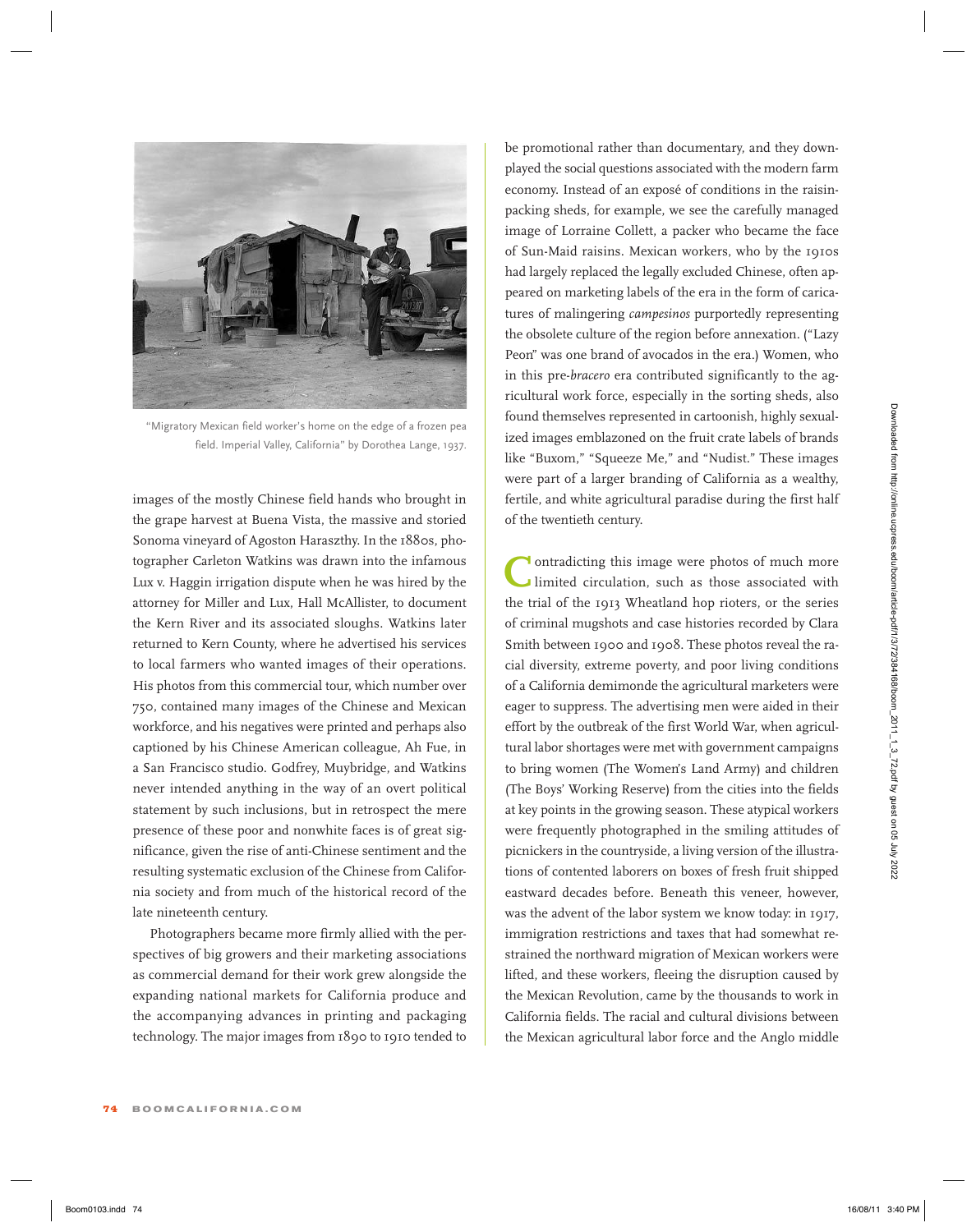class deepened over the next thirty years, so that by the mid-1920s a subgenre of newspaper photography emerged that recorded lurid images of the rural poor whose lives and deaths increasingly took place beyond the experience of the average newspaper reader.

The Great Depression both interrupted and ultimately reinforced the disappearance of the migrant labor force from the concerns of the urban public. In the aftermath of the worldwide economic downturn after Black Friday, two remarkable German immigrants, Otto Hagel and Joanna ("Hansel") Mieth, emigrated to California and began to tumble aimlessly across the American Southwest, travelling and working with migrant laborers, documenting their lives with an intimacy and sympathy unmatched by their American colleagues. But it was a transplanted Iowan, Paul Taylor, who first exploited the power of the photographic image in the service of a larger vision of social and economic justice. A WWI veteran who came to California in the 1920s to rehabilitate lungs damaged by mustard gas, Taylor was driven by a now-rare sense of patriotic obligation to his less fortunate countrymen. Pursuing an academic career in labor and agricultural economics at UC Berkeley, he put the plight of the largely Mexican migrant population at the center of his research. Taylor sought early on to record some of his field experiences in California and Colorado, and as photography became a more common element in academic social science publications he included his images to illustrate the more abstract principles and data sets in his essays.

Hagel, Mieth, and Taylor were being swept along in a greater change in the relationship between workers and their employers. In the 1930s, the laboring classes in California began to assert their political, economic, and physical power, organizing across agricultural and industrial lines to put pressure on the ownership class. The Cannery and Agricultural Workers Industrial Union, formed in 1930, called for a farmworkers' strike in 1931 after a grower-imposed wage cut. This was followed by a large and bloody cotton strike in 1933. Such strikes, key moments in the consolidation of both union and anti-union organizing, were directed by Communist organizers aiming to create solidarity among workers of all types and backgrounds in order to secure higher wages, better conditions, and greater control over decision-making from

the politically powerful owners of land and capital. In the summer of 1934, dockworkers in the San Francisco office of the International Longshoremen's Association called for a waterfront work stoppage and, eventually, a general strike. Although violently put down by private corporate militias, city police, and the National Guard, the strikes heralded a new balance of power between labor and capital that would play out in New Deal policy debates. Recognizing their significance, Taylor coauthored an article in the progressive journal *Survey Graphic* offering historical context and political analysis of the strikes. While waiting for an editorial response, he attended a photography exhibition in Oakland, where he was struck by a set of images depicting workers during the 1934 General Strike. At the last moment, and without knowing the photographer, he sent photos of the strike from the Oakland show to the publisher as replacements for his own illustrations. The photographer responsible for the photos was the young Dorothea Lange, a transplant from New York, studio photographer, and budding chronicler of life on the streets of Depression-era San Francisco, and this conjunction of the photographer's art with the economist's science was just the first chapter in what would become a lifelong professional collaboration and personal romance between Taylor and Lange.

Thile Street's book devotes much of seven chapters to Lange and Taylor, providing crucial historical details about the context of their ascension as national spokesmen for the poor, Jan Goggans's *California on the Breadlines* tells their remarkable tale with a storyteller's ear for all of its human dimensions—as a key moment in the development of activist art, a rare and inspiring example of political ideals being realized in one's work, a major chapter in California's long-running struggle over how to pursue agricultural development, and as the subtitle suggests, an important prelude to national reforms implemented by President Franklin Delano Roosevelt during the New Deal. This last element, which perhaps owes its prominence to the publisher's need to address a national audience, is in fact the least original and convincing strand in Goggans's argument, as the evidence points toward a fortuitous convergence among Lange and Taylor's interests and the needs of Roy Stryker, head of public relations for Rexford Boom Nation and the second state of the second from the set in the set in the set in the set in the set in the set in the set in the set in the set in the set in the set in the set in the set in the set in the set in the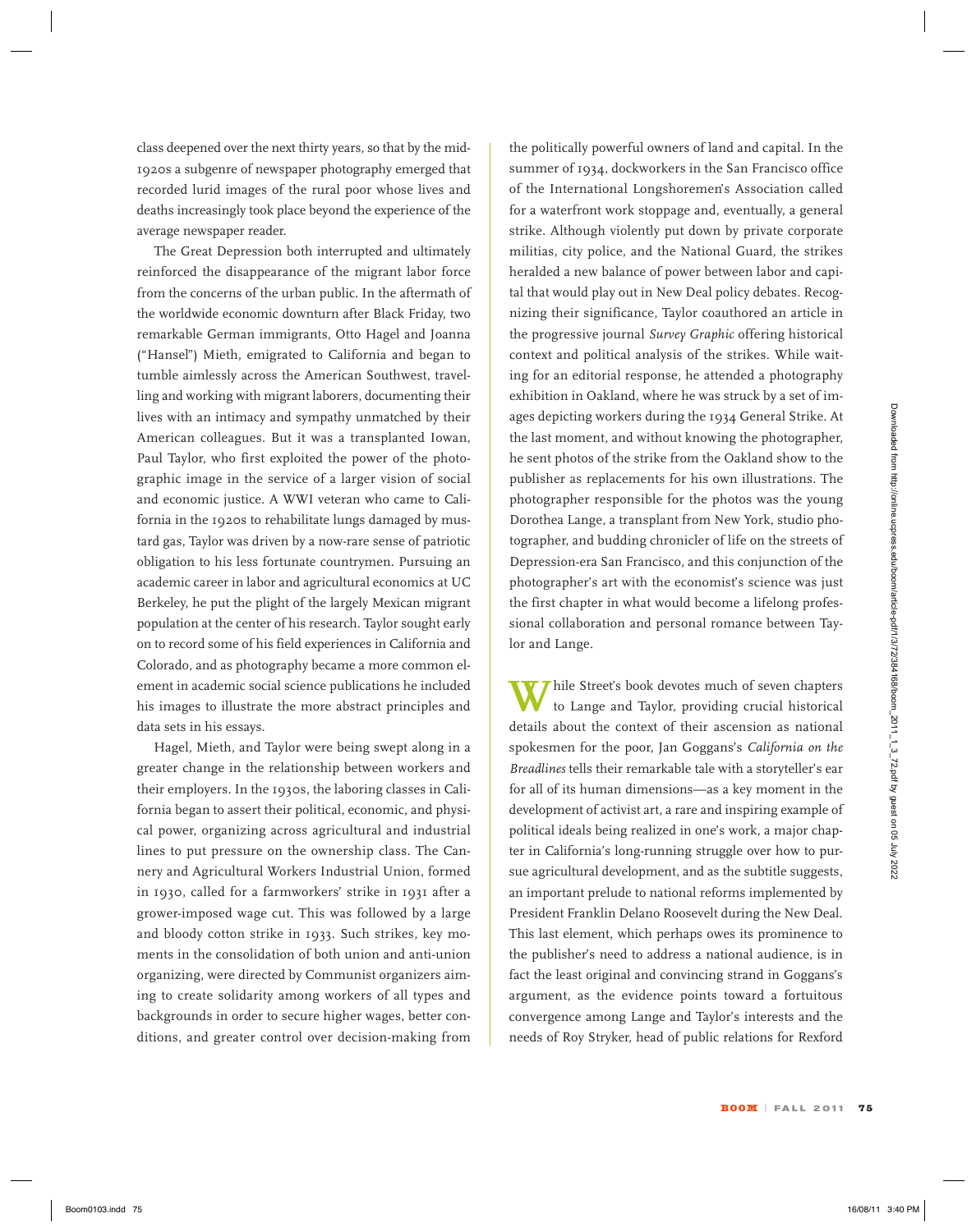Tugwell's newly established Resettlement Administration, tasked with reconstructing the country's devastated farm communities from 1935 forward. As much as we now associate Lange's famous photos with the Depression and the New Deal programs designed to alleviate it, the evidence is thin that the photos led to any major coalescence of public opinion, or that Taylor's work was picked up by FDR's Brain Trust and incorporated into national policy. These were largely parallel phenomena that are all too easily read, in retrospect, as cause and effect.

Fortunately, Goggans provides a wealth of other interpretive handles for us to take hold of, the most striking and unexpected of which relates to the gender roles and sexual mores at work beneath the surface of the Taylor/Lange collaboration. Their advocacy of better physical living conditions for migrant laborers had, of course, a common-sense rationale: social justice includes indoor plumbing, access to clean water, and protection from the elements. But as Goggans makes clear, Taylor's politics in particular were deeply informed by a domestic ideology that went beyond a simple pragmatic interest in physical conditions, to the point that he regarded the traditional household as the moral basis for egalitarian social relations. His embrace of this ideology may have stemmed in part from the updated Jeffersonian ideal so often invoked by farm and labor activists of the time, but it was also reinforced by contemporary factors operating in the society at large. During the Depression, when pressure rose on women to leave the work force so that male breadwinners would face less competition for scarce jobs, the traditional domestic "women's work" that had been increasingly outsourced to the market was now reabsorbed into the informal, and unpaid, economy. The vision of a self-sustaining family farm, operating smoothly along old gender divisions of labor, became all the more broadly appealing. There were also strong aesthetic conventions at work for Lange. The documentary photography of earlier urban reformers, like Jacob Riis or Margaret Bourke-White, often had relied on images of decrepit or incomplete houses to compel the attention of audiences, and many of Lange's photographs of migrant camps followed suit in highlighting the relation between maternal subjects and their distressed or dysfunctional homes. Boom is weak boomds of the boom and the state of the state and the state and the state of the state of the state of the state of the state of the state of the state of the state of the state of the state of the state of t

This element of Taylor and Lange's photojournalistic project becomes more complex and interesting when we broaden our scope to include their own romantic entanglement. At the same time that they were making strategic use of traditionalist iconography to broadcast the plight of farmworkers, Lange and Taylor began an affair that would culminate in their marriage in 1935. Lange's first marriage was to Maynard Dixon, the bohemian scion of an established California family and an artist whose long painting expeditions Lange subsidized with her studio portraiture. There was a long foreground to Lange's decision to engage in an affair with Taylor: frequent separations, difficulties at home, and political differences wore down the Lange-Dixon marriage until at the end it was little more than an economic partnership. Taylor's situation was even less traditional. His wife, Katharine Whiteside (his college fiancée), aware of their sexual and temperamental incompatibilities, proposed that they establish an open marriage. Taylor, however, could not abide so radical a challenge to the domestic structure that organized his world view, and after an awkward period of quasi-open marriage, he insisted on a divorce (and marriage to Lange).

An undercurrent of feminist liberation and a halting revision of sexual mores is thus a significant part of the Taylor/Lange story, and with a little imagination we can use these currents to enrich our understanding of Lange's iconic images. Take *Migrant Mother*, the most famous of her photos. The most common version of the photograph shows an intent migrant woman from Oklahoma clutching her two shy children and staring anxiously into the distance. Other images from the same roll of film show the context of the portrait (a worn tent in a temporary pea-pickers' camp). The most striking image, however, is of the woman, Florence Thompson, preparing to breastfeed her youngest child, a pose in which Lange often placed her subjects. It is an allusion to the Madonna, of course, but Goggans argues that it partakes in another visual tradition, that of the glamorous modern woman whose sexuality is a part of her strength rather than a defect in her character. If Goggans's hunch is right, then images like *Migrant Mother* draw their power in part from the contrast between an ancient image of traditional femininity and a heterodox image of a strong, unrepressed woman unaccompanied by any males, a figure often demeaned as a "whore" but here celebrated and promoted. Lange's frequent identification with her female subjects may go beyond their shared interest in economic reform to an underlying feminism that is not usually stressed in treatments of the period. Of her encounter with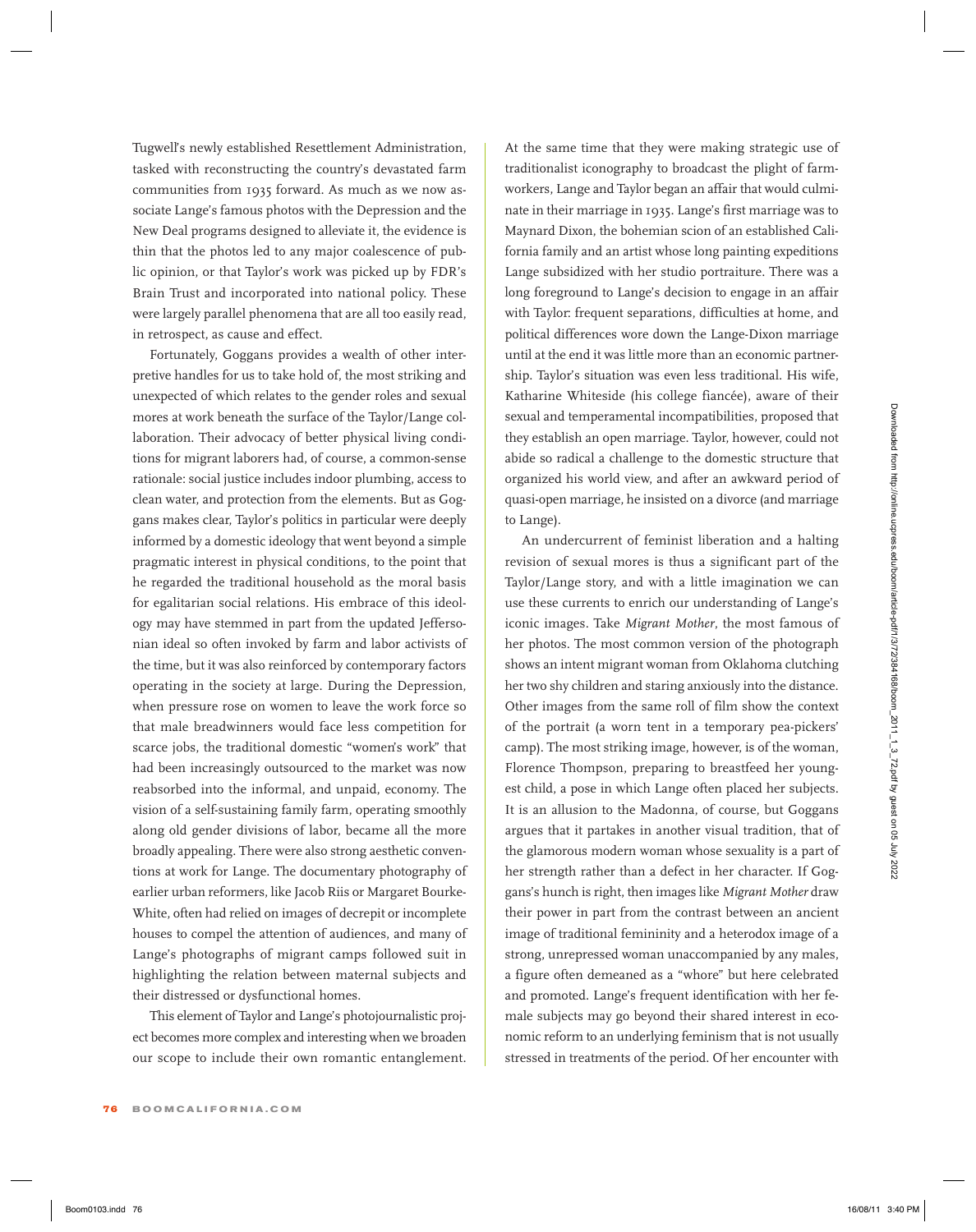aul Taylor's major academic focus had always been on Mexican migrant farm labor, which had risen in the first decades of the twentieth century to become the linchpin, alongside large irrigation projects, of dramatic growth in the Western and Southwestern agricultural sector. Almost alone among economists in studying what would become a lasting phenomenon, Paul Taylor integrated cultural and ethnographic insights into his more traditional economic methodology. He learned Spanish and recorded *corridos* during his trips into the field in California and Colorado. The presence of white farm laborers in California fields was an anomaly of the 1930s created by the economic and environmental catastrophes of the Dust Bowl and the Great Depression, which led to the deportation of vast numbers of Mexican migrants (regardless of their immigration status) and the influx of immigrants from Oklahoma. Even then, the rural work force was significantly nonwhite, and a substantial proportion of the "Okies" were themselves of native, Mexican, and/or African American ancestry. Florence Thompson, the woman pictured in *Migrant Mother*, was born on an Indian reservation, was married to a native man, and perhaps—there is some dispute about this—was herself part Native American.

As Goggans reveals, the apparent whiteness of the iconic images of Depression-era poverty was deliberate, a strategy to disassociate the white Okies from the "gypsy field hands," whose race, culture, and domestic habits (conditioned by legal discrimination) kept them from becoming viable objects of sympathy for the middle-class voting public. John Steinbeck, whose *Grapes of Wrath* and *In Dubious Battle* are to the literary history of Depression California what Lange and Taylor's works are to the photojournalistic tradition, was quite explicit about this, frequently drawing sharply racialized distinctions meant to benefit whites at the expense of nonwhite migrants. After public and private publishers passed over many images of native and Latino workers, families, and children in Lange's early work, eventually Lange herself obliged this appetite by seeking out young, white, often very beautiful mothers for extensive portrait sessions.

During and after WWII, the Bracero program radically altered established patterns of Mexican migration to the fields of California. Although they had a laundry list of



"In a carrot pullers' camp near Holtville, California" by Dorothea Lange, 1939.

rights on paper, braceros proved readily exploitable. Delivered in groups to isolated farms where they had no independent means of shelter or sustenance, no family or social support, and no recourse against those who would short their pay, overcharge on rent, or ignore unsafe conditions, they represented the legal codification and institutionalization of the farmworking underclass. The photographic record of this era is relatively thin, owing in significant part to an increasingly aggressive campaign by growers to sue or otherwise punish photographers, filmmakers, magazines, and distributors guilty of what they termed "libel by visual innuendo." The most famous of these campaigns was pursued by the DiGiorgio Company against the makers and backers of *Poverty in the Valley of Plenty*, a National Farm Laborers' Union film that was shown to pro-labor audiences and aired on a few public television stations before being suppressed and destroyed per court order. With the DiGiorgio case, a new era of sophisticated visual campaigns began, culminating with César Chávez's careful cultivation of news photographers in his successful attempts to organize and advance the United Farm Workers. omio. The presence of which claim about the Solicity of the Color and University and Color and Universite of the Daw Downloaded from https://online.ucpress.edu/boom/article-points of the Color Solicity and the Daw Downlo

Street's history carries us all the way up to the end of the millennium with more images and anecdotes than can possibly be conveyed here, and the visual chronicle of farm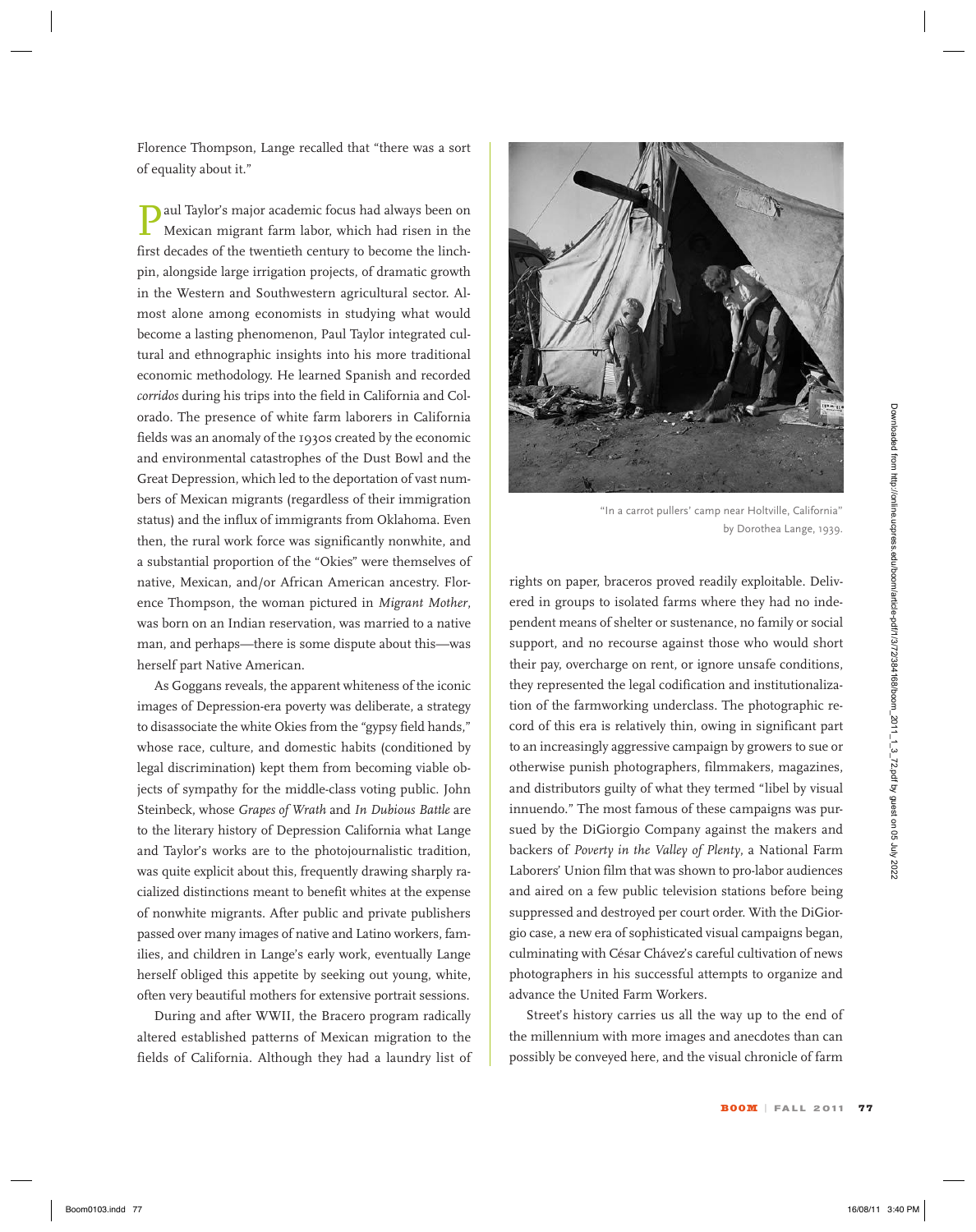

César Chávez addressing strikers at DiGiogio's Sierra Vista Ranch, March 1966.

labor has continued to evolve in the work of contemporary photographers drawn to what Street calls the "picture of how the system of farm labor developed [and] . . . the price it extracts from a class of people."

**R**ick Nahmias's contribution to this body of work, *The Migrant Project*, is notable not for any special aesthetic achievement or unusual subject matter, but rather its sheer lack of artistic or sociological distinctiveness. Struck by his deep ignorance of the sources of California's famous food culture, Nahmias set out on an adventure of self-discovery in the fields of his home state and underwent a conversion from blithe consumer to impassioned advocate for the people he found there. The photos he took along the way might have been taken by anyone with a camera, a roll of black-and-white film, a smattering of Spanish, and the desire to cross the boundaries that history has made. By the time one has finished leafing

through *The Migrant Project*, one grasps that in our moment the mediocre snapshots and secondhand history are beside the point, and what really matters is only that last quality—the interest in finding out how our fellow Californians are faring.

The power of the photographic image to produce icons and influence policy appears to be on the wane, the victim of the dilutive power of a fragmented public sphere so saturated in arresting images that even the most effective photos often find no significant audience. But if Nahmias's work suggests that the value of twenty-first-century agricultural photojournalism lies not in the images produced but in the photographer's experience of crossing the linguistic, cultural, economic, and geographic lines that separate most of us from migrant farmworkers, the democratic access enabled by cheaply available digital cameras may be something to embrace. Everyone really *does* have a camera now: the average Californian has on his or her